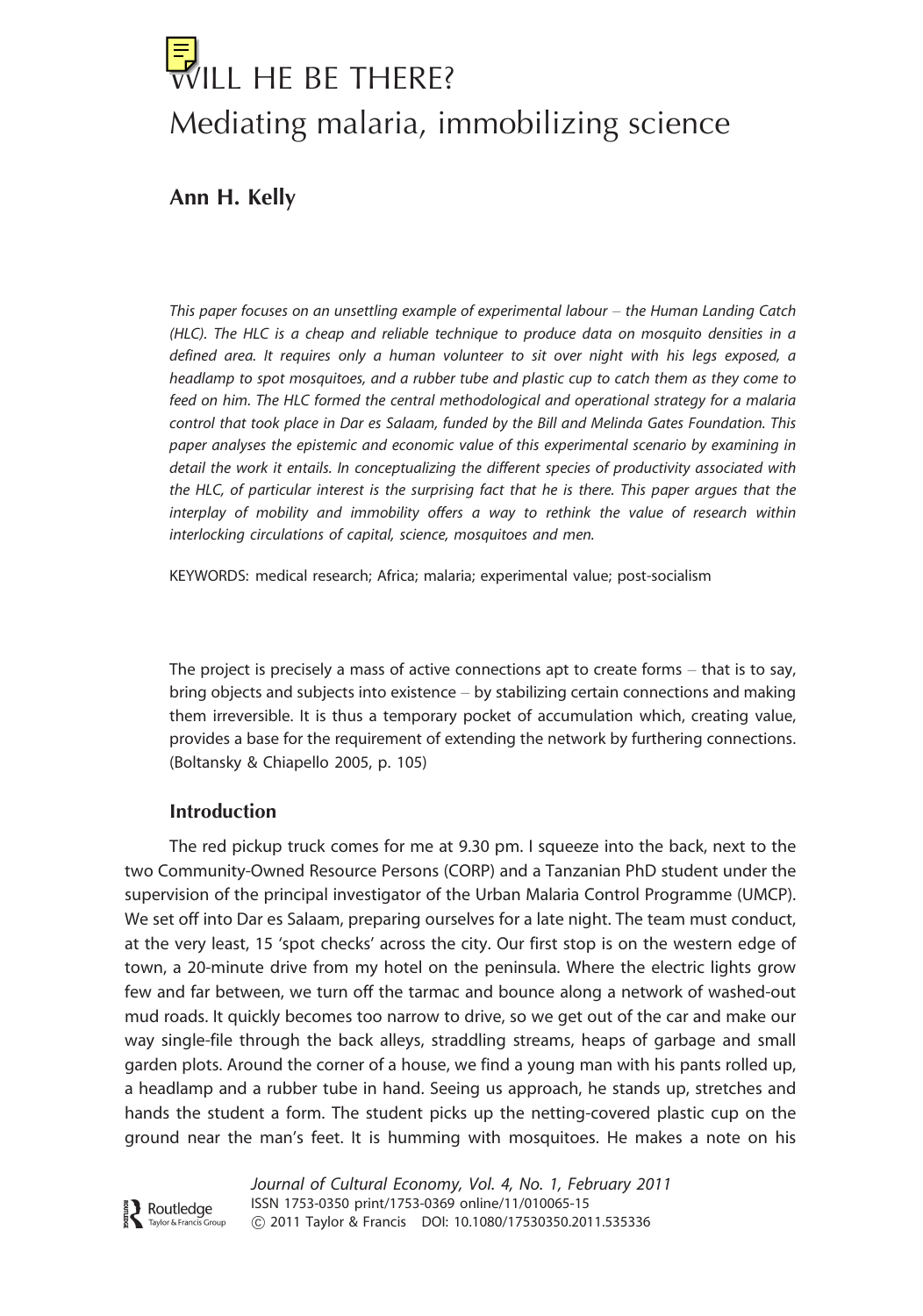datasheet, pats the man on the back, and turns to leave. 'He's a good one, this guy', the student says, 'always here'. The visit is short; there is a lot more to do. Behind us, the man sits back down and readjusts his headlamp. We leave him there in the moonlight, rats running along the drainage ditches and radio playing in the street.

The investigative focus of the UMCP is the effectiveness of larval control in reducing the incidence of malaria in Dar es Salaam. The active agent on trial is Bti, a microbial insecticide. In contrast to DDT, Bti is safe for nontarget organisms and because it contains multiple toxins, its use is less likely to result in resistance. But while highly effective in killing mosquito larvae, with little residual activity, Bti must be re-applied on a weekly basis. To prove the effectiveness of  $Bt$ i as a viable instrument of disease control, the principal investigator required up-to-date evidence of mosquito densities across the city. For this purpose, the Human Landing Catch (HLC) is considered the most reliable technique (Okumu et al. 2008). The key methodological advantage of the HLC is that mosquitoes are caught as they come to feed. Thus, in contrast to those captured by a light trap, the samples obtained can be deemed representative of disease transmission. HLC is also cheap and relatively simple; an aspirator (a mesh-covered glass vial attached to a rubber sucking tube), cotton wool, some rubber bands, a few plastic cups, a source of light and a human volunteer are the only necessary equipment. As most anopheles gambiae  $$ the most common malaria vector  $-$  are nocturnal, HLCs perform their duties between sunset and sunrise. Customarily, the HLC is conducted within homes and can be reinforced or supplemented by a bed-net trap. But after decades of spraying homes with insecticide and covering beds with insecticide-treated nets, Dar es Salaam's mosquito populations, once domestic, now seek their hosts in the streets. Therefore, in the context of the UMCP, placing HLCs outdoors is the only way of collecting accurate evidence.

There are, however, considerable drawbacks to this method. Catching mosquitoes over night is both mentally and physically exhausting. Sitting in a chair, waiting for mosquitoes to land, sucking them off the legs into a tube and then blowing them into a cup demands patience, intensive focus, and above all, stamina. With catches going on in 268 routinely maintained sites in Dar's back alleys, supervision also poses a challenge. Hourly records of catches may reduce the possibility of data-fabrication, but random spot checks are still necessary to ensure volunteers stay at their posts. Because collectors differ in their attractiveness to mosquitoes and in their skill in catching them, even with vigilant surveillance estimates can be difficult to generalize.<sup>1</sup> Another obvious problem with the HLC is that it involves direct exposure to mosquito-borne infections. Precautions are  $t$ aken  $-$  all volunteers are screened weekly for malaria and, when infected, treated with artemisin-based combination therapy. Because it involves placing the catcher in a compromising position, the HLC is restricted to men over 18 years of age. But particularly at a time when drug-resistant malaria is on the rise, becoming a target for mosquitoes poses what may seem unnecessary risks. But for the purposes of this paper, I would like, for the moment, to suspend the visceral discomfort the experimental scenario provokes and consider first its value. I use the term value, broadly to describe both the moral virtues of knowledge-production and the monetary costs of malaria control. Drawing on theoretical resources from anthropology, science and technology studies and economic sociology, this paper examines how political, economic, and scientific logics are interarticulated through public health research practice.

The paper tracks these overlapping and countervailing forms of value across three sections and each of them conceptualizes the role of the HLC differently. It begins by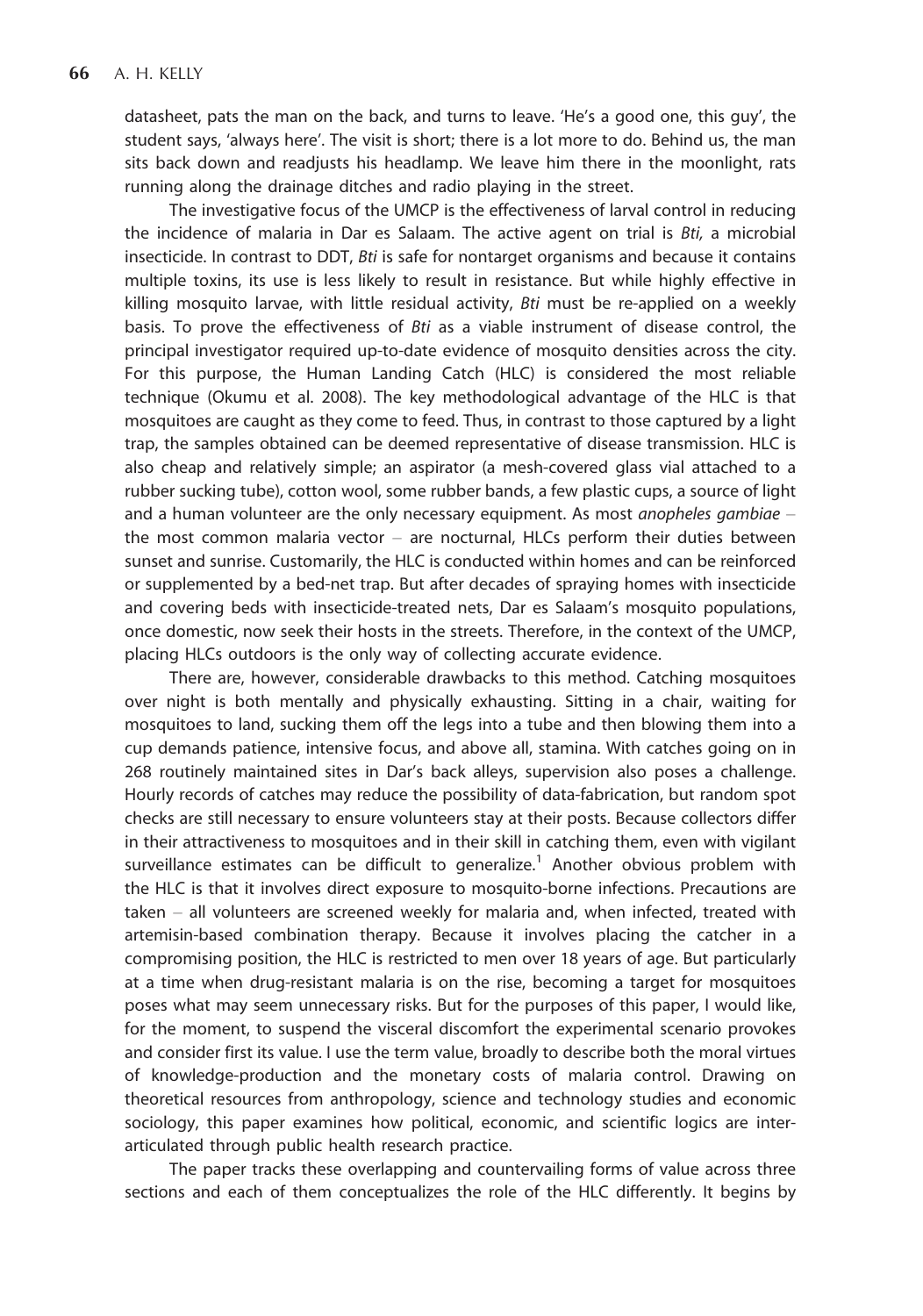examining the HLC as a species of experimental subjectivity particular to the informal economy of Tanzania. In Dar es Salaam, the formation of the HLC's experimental subjectivity is in continuity with a post-colonial, post-socialist trajectory. I suggest that in the case of the UMCP, the practices of transnational knowledge production overlap with residual forms of civic identification. In the second section, I elaborate the collective character of experimental participation as technical work by linking the HLC to the particular investigative demands of the project. Of particular interest is the relationship between the HLC as knowledge-producer and the transformation of Dar es Salaam into a venue for disease management.

The third and final part of the paper considers how the value of the HLC's labour coincides with the organization of global health. Markedly out-of-step with current R&D trends, the UMCP investigates an environmental strategy associated with colonial governments. The malaria investigated here is defined by ecological and administrative specificity  $-$  relations that lie outside the current figuration of malaria as a threat to the global economy. My argument is that the HLC reanimates those relations and projects them on a future civic order. The theoretical consequences of immobility I leave for the conclusion where I briefly consider the HLC as a counterweight to the 'project form' of humanitarian engagement (Boltanski & Chiapello 2005). In presenting this particular account of these dynamics, I point to different alignments of knowledge, work, science and place and suggest how these shape the value of research.

#### Community-Owned Experimental Subjects

The first place to look for the value of the HLC is where money changes hands. On average, mosquito-catchers receive 3000 Tanzanian Shillings (TShs) - roughly \$2.45 (US) for a night of collection. This sum reflects a moderate increase on what they might make from selling batteries, oranges, or phone cards  $-$  the activity that provides most catchers with their primary source of income. Of course, the payment of \$2.45 is strictly not a salary, but rather a 'minimal emolument' for volunteered and consented participation (Fillinger et al. 2008). Here, as in all biomedical research, the motivation of the subject provides an ethical anchor; the exploitative potential of putting the body to use is mitigated by the degree to which it is freely offered (Geissler, this issue). Monetary exchange  $-$  whether framed as compensation, reimbursement, or reward  $-$  must be kept ideologically distinct from the logics of accumulation; any disambiguation of the pragmatics of participation risks impugning the purposes of research.

Work in the social sciences has repeatedly shown that the trope of volunteerism lacks empirical traction in the context of clinical research (e.g. Geissler et al. 2008). In an effort to expand the conceptual repertoire of bioethics, scholars have situated participation within the social and political circumstances in which research is conducted. Kaushik Sunder Rajan's ethnographic work on the emerging Indian bio-industry is of note in this regard. Zeroing-in on clinical research conducted in Parel  $-$  once the hub of Mumbai's textile industry and now the home of a genome company, hospital and lab  $-$ Sunder Rajan excavates the collective identity of experimental subjects who were formerly mill workers. For Sunder Rajan, the integrity of the individual participant's consent is not of concern – indeed the trials conducted in Parel adhere to the highest ethical standards. The violence he identifies is structural, introduced through the specific colonial histories and political economies of Mumbai and exacted within the institutions in which work takes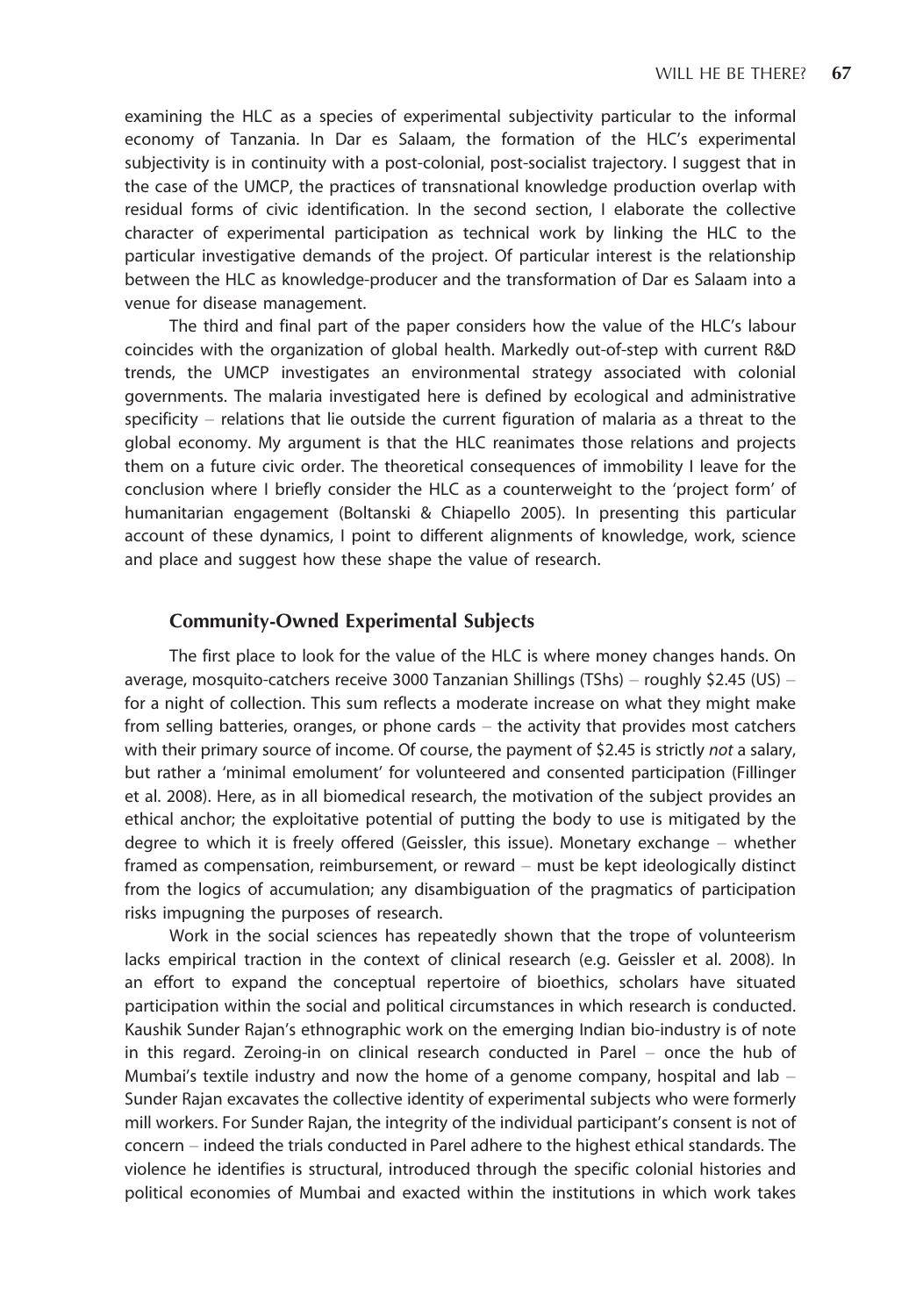place. In contrast to the social character of factory work, formalized through unions and materialized in the built environment of the mills, participating in trials is individual, placeless and (by ethical prescription) anonymous. As the Indian economy shifts from commodity-based to speculative capital, the working-class identity is:

under threat of erasure. This is ... because part of the evisceration of the industry involves pushing more and more workers into informal sectors of work, and therefore away from trade unions ... The structurally formed subject-position in Bombay is not one of shared social identification, but rather one of desperate individuation and alienation. (Sunder Rajan 2002, p. 169, p. 173)

The rise in contingent forms of labour has replaced a politically robust class-consciousness with thinly imagined human rights. For Sunder Rajan, the professional experimental subject is not an ethical aporia but an archetype of the disenfranchisement of the labourer under advanced capitalism.<sup>2</sup>

Following Sunder Rajan, the question we might ask is how the HLC tallies with the distinct economic realities of contemporary life in Dar es Salaam? Is being bait yet another expression of neo-liberal logics? Like Parel, Dar es Salaam is dominated by an informal economy (Tripp 1997). But though a flexibly configured economic landscape is characteristic of African urbanization (Simone 2004), Dar es Salaam's informal sector bears the distinct marks of a failed socialist project. Here, the informal economy does not merely denote unregulated economic activities, but rather the creation of resources through which people sustain the civic capacities formally articulated by the state.

Nyerere's political philosophy of Ujamaa drew heavily on a British tradition of welfare economics that recognized the state as the guarantor of equity, and thus the rightful distributor of key resources.<sup>3</sup> He aspired to liberate Tanzania from the chronic underdevelopment to which it was condemned by colonialism by righting the imbalance between production and consumption, the needs of the countryside and those of the metropolis. The engine of modernity for Nyerere's independent state was thus not the formal urban sector. Rather, social progress would be the outcome of state-initiatives realized through the diligent participation of a self-reliant citizenry. To advance that vision, Nyerere pursued drastic policies, such as, 'villiganization' - the forced relocation of rural populations to organized sites of cooperative production.<sup>4</sup> In the city, trade was heavily regulated; private industry and sideline employment, deemed contrary to the spirit of ujamaa, were persecuted (Lewinson 2007).

Nyerere's development strategy met with little success. His social polices alienated aid donors from the West. His efforts to restructure agricultural production disregarding heavy industry impoverished the country further (Pratt 1999). As economic crisis struck and structural adjustment measures were put in place, informal businesses became the primary source of household income. Locally organized groups took responsibility for public services that the state no longer could provide  $-$  such as waste removal, infrastructural upkeep and security. While counter to the official political ideology, the informal sector supported government institutions and thus mitigated their deterioration. As Mari Ali Tripp suggests, 'the resiliency of society and its ability to reproduce itself with considerable autonomy from the state is one of the reasons the entire fabric of society did not fall apart during the unprecedented hardship' (Tripp 1997, p. 5).

These civil resources would prove invaluable for the UMCP. The volunteer was not enrolled into the project as an experimental subject, rather he was first employed as a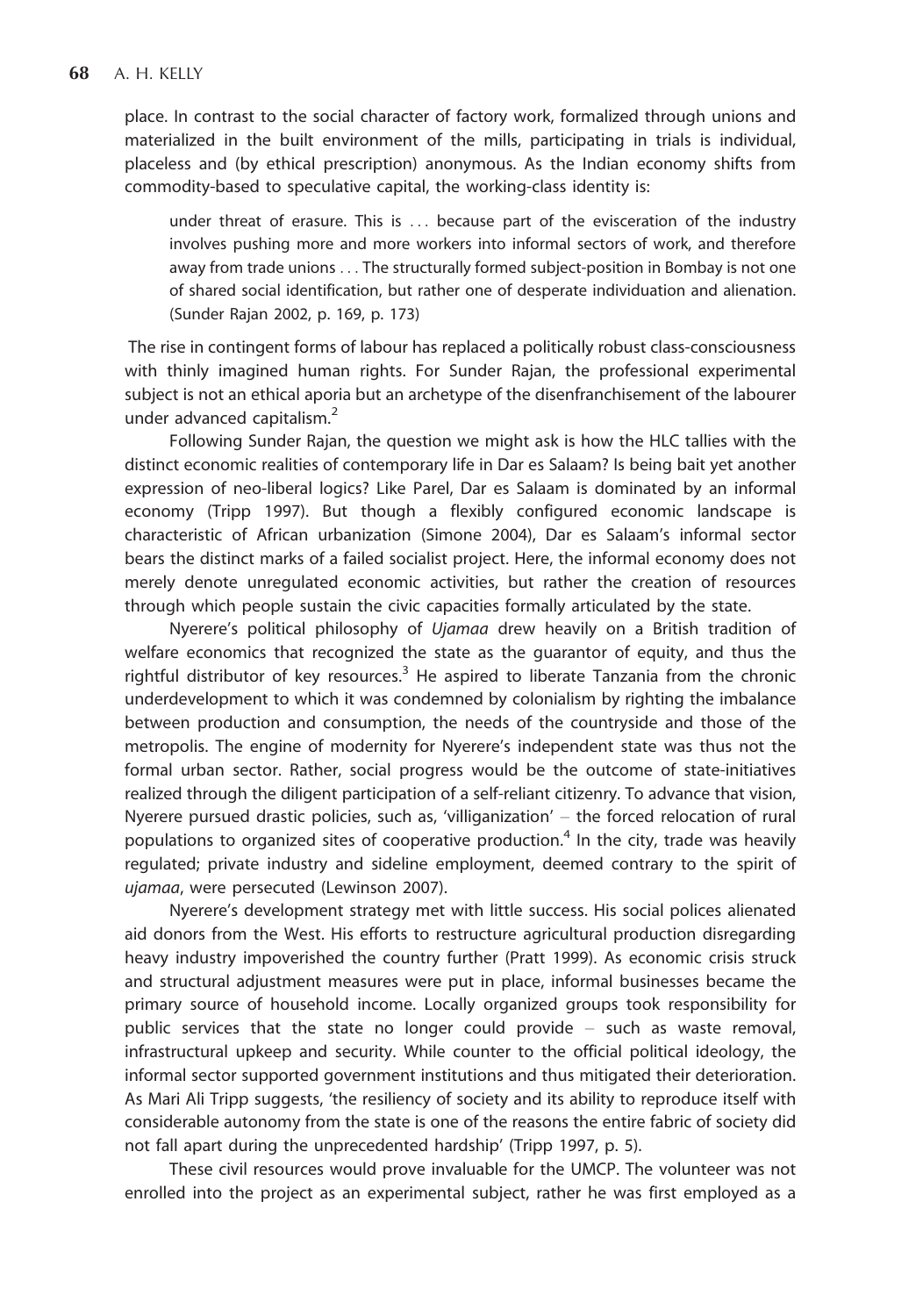member of the Community-Owned Resource Persons (CORPs), and in that capacity was delegated the responsibility of performing the landing catch. In the past, CORPs had been appointed by members living within Ten Cell Units (TCU)  $-$  a cluster of about 10 houses  $$ to perform basic public health services and small-scale maintenance tasks, such as garbage collection, road cleaning and soap distribution. A feature of Nyerere's urban reforms, CORPs were intended to serve as an administrative bridge between citizens and the municipality. But like many national programmes they fell victim to the economic reforms in the 1980s. Though many continued to work on a volunteer basis, with little administrative or financial support from the city council, CORPs no longer functioned as a coordinated system.

Recruiting participants through this network offered considerable operational advantages for the UMCP. In ecological studies, access is of critical importance. Selected by street chairman, the CORPs guaranteed the project's acceptance among local residents. Their familiarity with the physical and social landscape enabled the research team to locate mosquito-breeding sites, many of which were occurring within private homes and gardens. Outsourcing the experimental work to the CORPs also minimized project costs. The mosquito collector received a compensation equivalent to that offered to a volunteer municipal servant for any odd job, like road cleaning (Chaki et al. 2009).

The use of a dormant social infrastructure within the research project raises some interesting questions about how to value the mosquito catcher's labour. Paid by the research project but enrolled as a CORP, the HLC's experimental role is embedded within a civic sociality. His labour falls partly outside the economy of transnational clinical research, even as it is sustained by it. How, then, do we understand the value of that labour at the intersection of different modes of economic rationality? Do we agree that \$2.45 is a fair compensation for the risks he sustains and, further, for his contribution to the project's outcomes?

In the following section, I begin to respond to these questions by widening the scope of analysis to the other forms of experimental work associated with CORPs. The heuristic value of the night mosquito catches lies in tracking the density of urban mosquito populations and, by extension, revealing the transmission rate of malaria. But within the UMCP, that task also serves to demonstrate the work of larval control  $-$  the size of the HLC's collection indicates whether the application of larvicide has been comprehensive, and, if not, the areas that have been missed. Those responsible for larval control and those enrolled to catch mosquitoes are kept separate in order to achieve evaluative rigour. However, they constitute the same volunteer municipal body. The aggregative function of these groups points to the particular relationship of experimental work and the production of knowledge in the context of the UMCP.

### Indivisible Technicians

On any given night in Dar es Salaam, men can be found catching mosquitoes in a garden, on a curb, along a drain. These randomly selected sites serve to build a picture of urban mosquito transmission. But these locations also constitute key coordinates in the geography of the experiment. In this section, I will examine the HLC's location as part of a broader project transforming Dar es Salaam into a model city for larval control in Africa. I suggest that the civic epistemology of mosquito mapping resituates the value of experimental work as not only an index of disease but also as an instrument to experimentally format the city.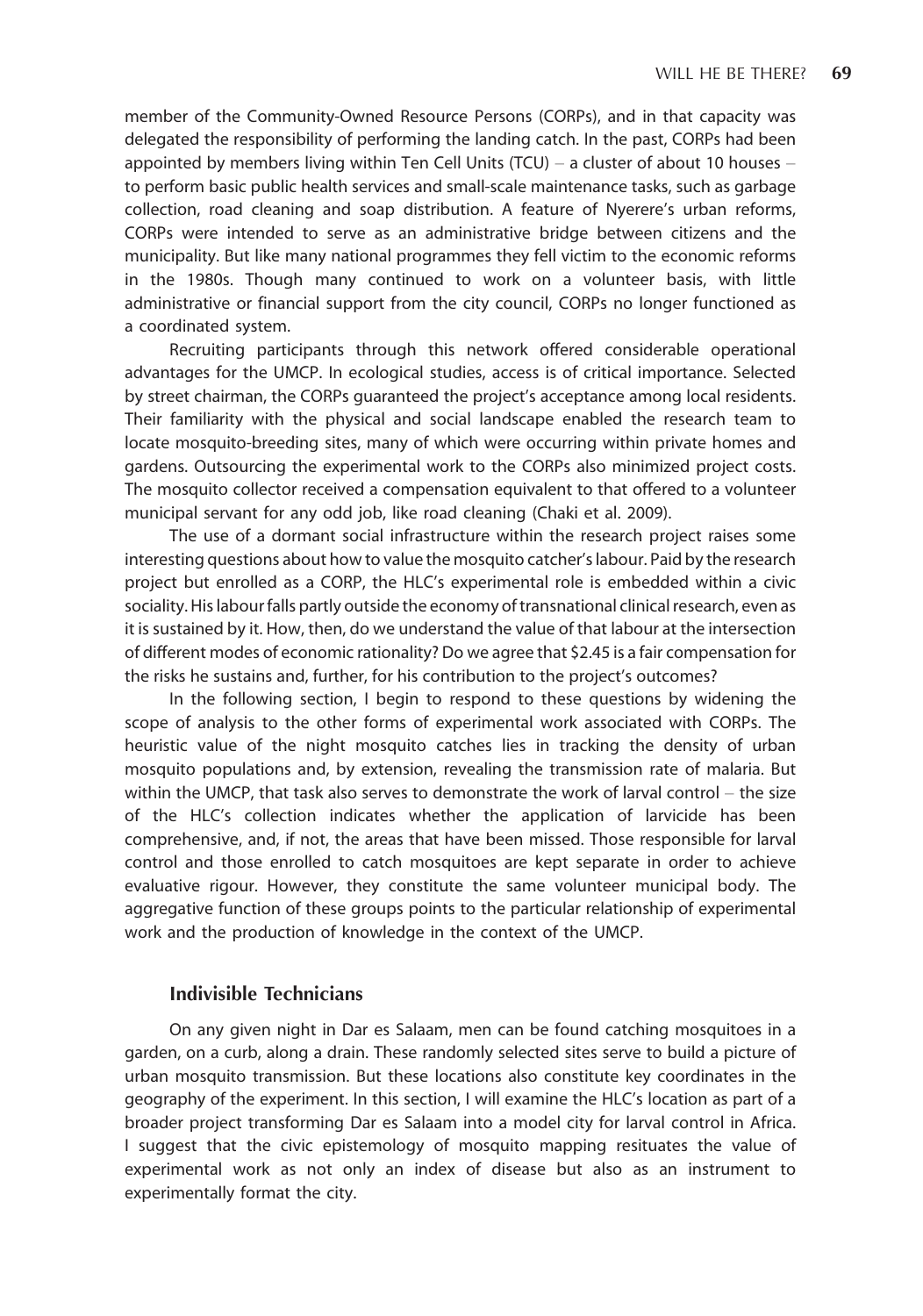Because mosquito-breeding sites are bounded and easily located, cities are regarded as the most suitable environments for larval control. But to generate the conditions under which larval control is possible necessitates an ecological understanding of man-mosquito dynamics on fine spatial scales. Dar es Salaam encompasses a diverse range of habitats including sewage pools, cattle troughs, rain gutters, water buckets and ponds caused by poor drainage. And these are only the most identifiable sties - mosquitoes are highly associated with human activity and are just as likely to breed in footprints as they are in swamps. However, advances in Remotely Sensed (RS) imagery and Global Positioning Systems (GPS) have provided the necessary tools to identify and record these habitats. With these technologies, the UMCP research team produced a high-resolution map that related the minor ecology of each area to the spatial distribution of disease across the city.

While accurate, the maps were not practical. As with the HLC, larval control was delegated to a group of volunteers, selected by street chairmen, and enrolled into the project as members of the CORPs. Larval control is also highly demanding: locating and monitoring the diverse and shifting mosquito habitats that characterise Dar es Salaam make staying awake in a chair over night seem easy. Because they bore no relation to how the CORPs visualized the city, the maps produced did little to ease that task. To bridge these different understandings, the UMCP developed a protocol for 'participatory mapping', whereby each larval control CORP was asked to draw a sketch of the area for which he was responsible. Mosquitoes provided the cartographic anchor of these depictions; the CORP identified any potential breeding sites and habitats and related their position to features of the plot such as roads, drains, walls or houses. Knowing where to spray was only part of the problem: watchdogs, gates and intimidating owners were often enough to dissuade a CORP from even approaching a house, let alone asking if they could enter, check and spray any potential breading grounds in their gardens. The guidelines for spraying stress the interdependence of ecological capacity and social knowledge:

To find all mosquito breeding habitats, you have first to know each and every square metre in your Mtaa [neighbourhood] ... The only sure way to do this is to know who owns, occupies or uses which plot of land regardless of whether it is surveyed or unsurveyed. (Dongus et al. 2007, additional file, Guidelines for Larval Control)

With the help of a member of the research team, CORPs calibrated their sketch maps with a blown up aerial photograph of their area; boundaries  $-$  whether administrative, natural or socio-economic – were marked with non-permanent pens. The prints were laminated to protect them during intensive use in the field, and to encourage CORPs to adapt the map to their daily experiences and to new data from night mosquito catches.

Capturing the dynamic reality of the encounter between man and mosquito demands a flexible methodological format: tied to the demands of place, these technologies of spatial representation are subject to continual modification. The HLC mediates these adjustments. Night-catches render visible mosquito movements and reorient larval control activities to new breeding grounds. This finely tuned process of vision-and-revision stands in stark contrast to the geographic colonization of territory described in theories of the state-formation (e.g. Mitchell 2002). Dar es Salaam is here elaborated as an active network of relations, references and practices  $-$  the making of a mosquito map is embedded in the sociality of the city streets. The HLC sits as a sentinel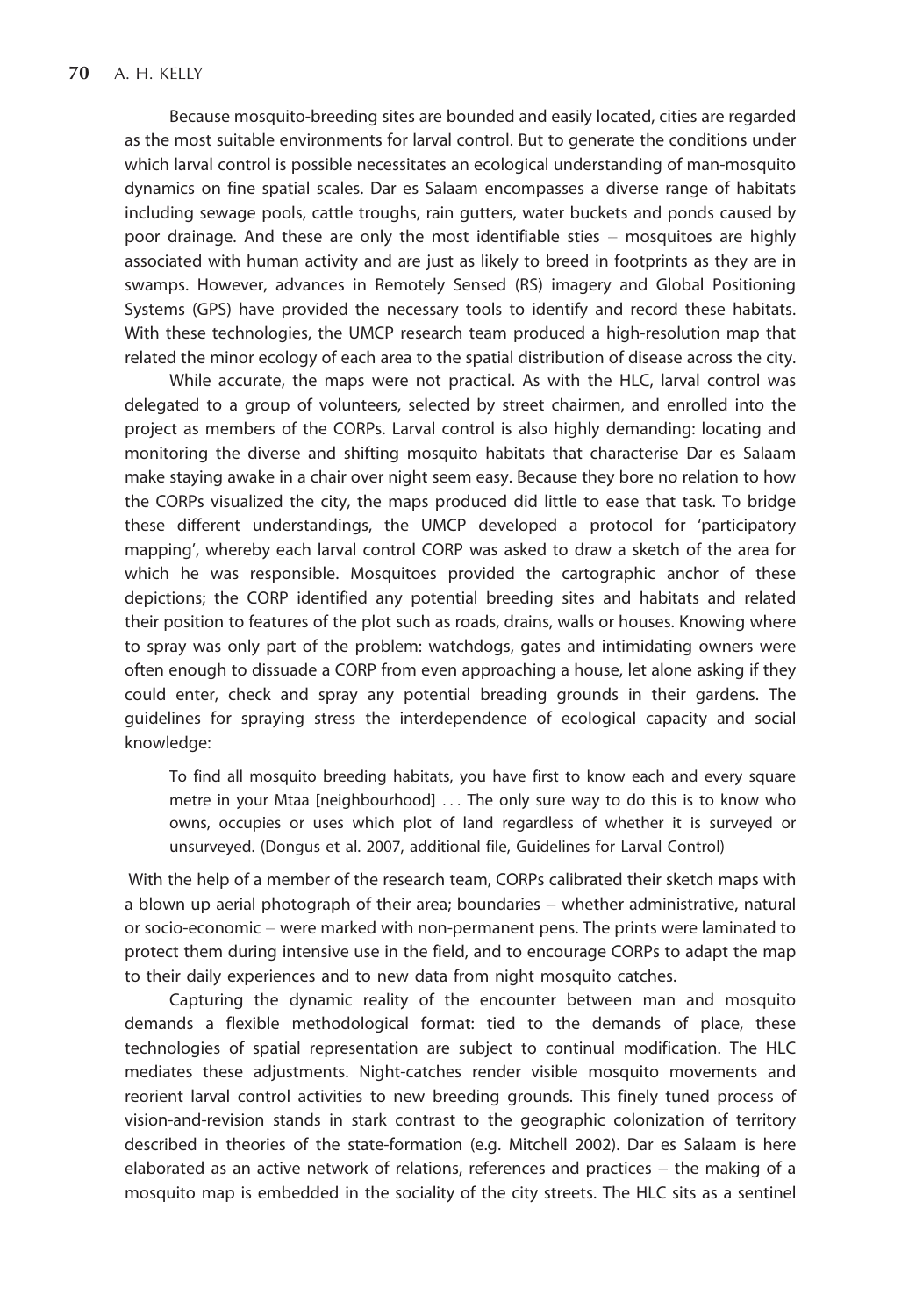along that chain of designation; his night-catches reveal the slippage between scientific space and urban place.

Thus, though the work of the CORPs is highly physical, it also entails more immaterial, affective aspects. Their intimate knowledge of the field and its inhabitants generates the conditions for the cartographic liveliness critical to the generation of ecological knowledge. In terms of project value, one question we might ask is how that socio-technological praxis tallies with the work of the research team. This is a familiar question for the sociology of scientific knowledge: Steve Shapin explores the role of the 'invisible' technicians who designed, constructed, and operated Robert Boyle's foundational experiments (Shapin 1989). Shapin argues that the division between technical and analytical labours  $-$  and the difference in their value  $-$  was grounded in the status of the workers as servants and not gentlemen. In other words, while Boyle could pursue knowledge freely, the technicians were all 'remuneratively engaged to work at Boyle's request. That is they agreed to exchange a certain amount of autonomy and work for a certain amount of money' (Shapin 1989, p. 561). Once they entered into monetary exchange, their contribution was disconnected from the authority of science.

Though scientists now receive a wage, the division between menial and mental labour continues to have a bearing on contemporary scientific research. However, in Africa, the relationship of scientific assistants to the production of knowledge has a slightly different significance. Some of the earliest forms of colonial education were aimed at 'extending the arms and hands' of colonial medical officers (Hunt 1999). The colonial training and employment of spray-men, medical technicians, and volunteer health attendants was animated by logics of expansion (in volumes of patients, samples, analyses), socio-spatial access, divisions of labour, and hierarchies of scientific practice. After independence, these biomedical middlemen became central to large-scale social engineering projects aimed at eradicating inequity and establishing a strong nation state (Beinart et al. 2009).

In short, the CORPs bring together two epistemic conventions of scientific technicians. The first comprises that practical aspects of experimentation that are kept radically distinct from the truth these experiments produce; the second functions as a means of exerting geographic and demographic control. The alignment of research protocol and governmental practice is transformative; the CORPs work to make Dar es Salaam a typical African City, a neutral backdrop against which to diagnose and predict the effectiveness of larval control. But in so doing, they also render the city manageable as an object of control. Through the CORPs handy-work Dar es Salaam becomes a collaborative project, a site of development.

In the final section, I will elaborate further the economic forms of value that underpin that process of transformation. The UMCP encompasses a number of experimental modalities  $-$  it is a proof-of-concept, a demonstration of chemical efficacy, a test of cost-effectiveness, and a simulation of environmental management. As a pilot for a future policy, the UMCP's persuasive power depends upon the social and material connections it forges between test setting and site of intervention (Lezaun & Millo 2006). Those connections come about through the participation of the CORPs who, by the consistency of their practice, forecast the validity of the trial and close the gap between science and city. Between research pilot and public health programme, their work encompasses different techniques of calculation, configured around the resources brought to bear by malaria, international science, and the state.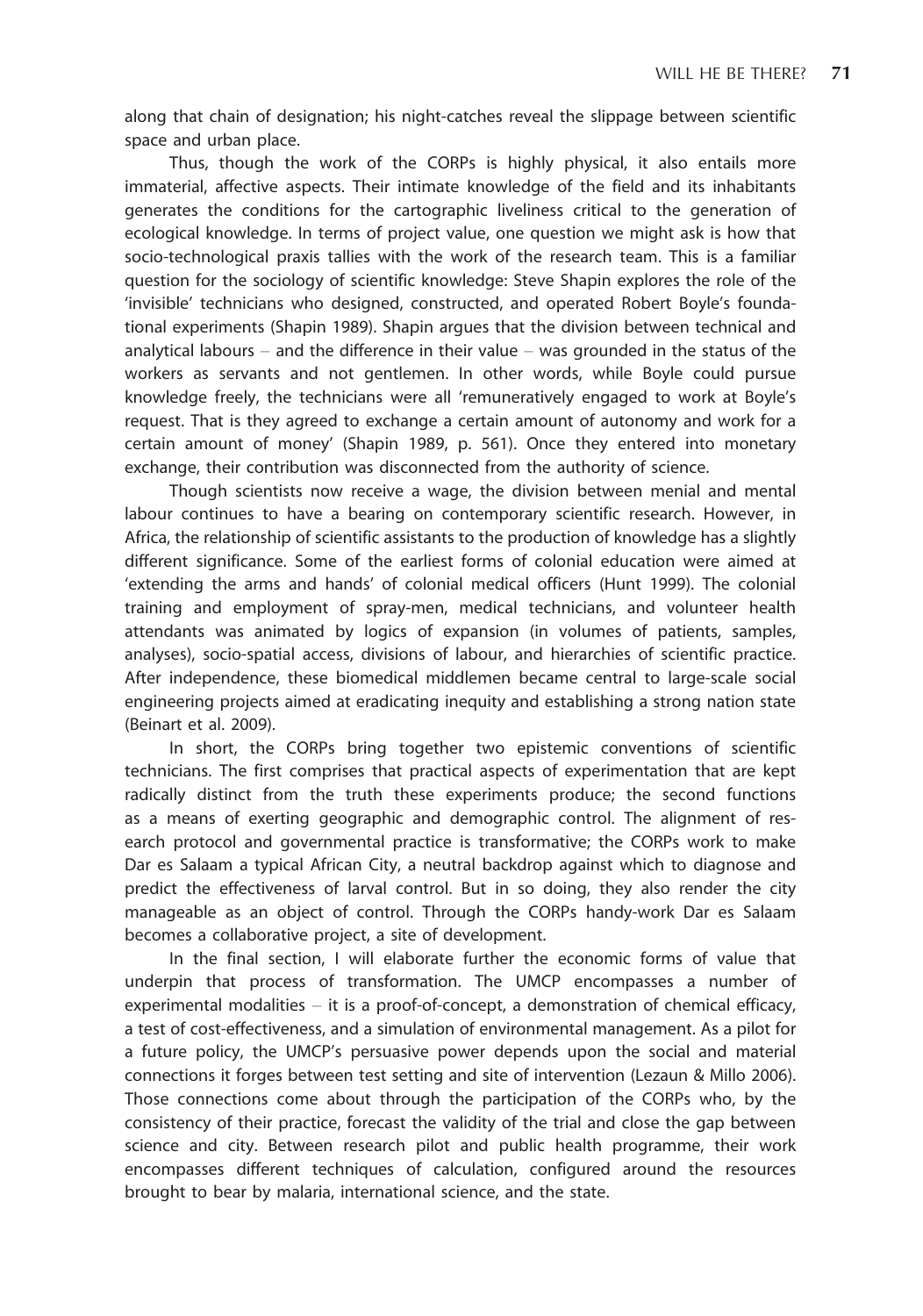#### Street-Level Malaria

Let me now return to the 'emolument' offered for a night's work in the chair. A competitive wage in Dar es Salaam, \$2.45 seems at odds with the millions of dollars in capital and material resources made available to the project  $-$  by the Gates and Melinda Foundation, USAID, the Wellcome Trust and the Swiss Tropical Institute. More broadly, the project sits squarely within the funding priorities of 'global health'; in 2009, the Global Fund awarded Tanzania \$680 million to expand malaria treatment and prevention. In the sections above, I discussed the mosquito-catchers' labour first, in terms of their experimental subjectivity, and, second as a scientific practice. Now, I want to explore how these practices participate in each other, and how their technical and ideational compatibility influences the way in which malaria is framed as an object of intervention.

In his analysis of how economics constitute markets, Michel Callon examines the technical devices that designate 'economic' phenomena from those that lie outside of calculation and are deemed 'social' (Callon 1998). These boundaries are not tightly maintained and are subject to constant 'overflow'. Malaria offers a provocative case study in how an entity becomes framed as 'economic' and, further, in the socio-technical consequences of that framing. An ancient disease, malaria is an externality with considerable puissance; the parasite has overturned battles, dispatched sovereigns, and relocated civilizations. It has shaped agricultural techniques, methods of building, and the planning of cities. Taking malaria into account was the founding goal of tropical medicine; often viewed as the benevolent aspect of colonialism, modern public health was (and continues to be) intertwined with the interests of international commerce (e.g. Anderson 2006). The international system of economic governance that emerged after World War Two reframed malaria as a threat to markets on a global scale. This transformation from situated illness to international pandemic took shape through epidemiological models that defined malaria not as a problem of social ecology, but as a probabilistic relationship between mosquitoes, malaria parasites and human hosts (Packard 2007). Second, that relationship was costed  $-$  in terms of worker productivity, school absenteeism, medical costs, cognitive ability, population mobility, trade and tourism  $-$  through a raft of socialtechnical algorithms and multiple regression analyses. Third, those costs have been aggregated, stabilized and projected. According to John Gallup and Jeffery Sachs, malaria costs African nations roughly \$12 billion annually in direct economic losses and many times more in reduced economic development  $-$  a 'growth penalty' which, for Sub-Saharan countries like Tanzania, is currently calculated at 1.3% per year (Gallup & Sachs 2001).

As an object of economic calculation  $-$  disarticulated into transmission rates and development indexes - malaria precipitates large-scale interventions. Local methods of control, such as improvements to infrastructure and strategies of environmental management, seem myopic pitted against an epidemic of such global proportions. But most of all they are criticized as inefficient: integrating disease control into social development programmes demands heavy investment with limited returns. In contrast, programmes that specifically target disease transmission on a global scale are expensive, but have far reaching potential. The failure of the Global Malaria Eradication Programme in the 1950s was not regarded as a problem of modelling, but was rather blamed on negative externalities  $-$  drug and insecticide resistance, the environmental movement, and philanthropic fatigue. When malaria returned to the centre stage of global health agendas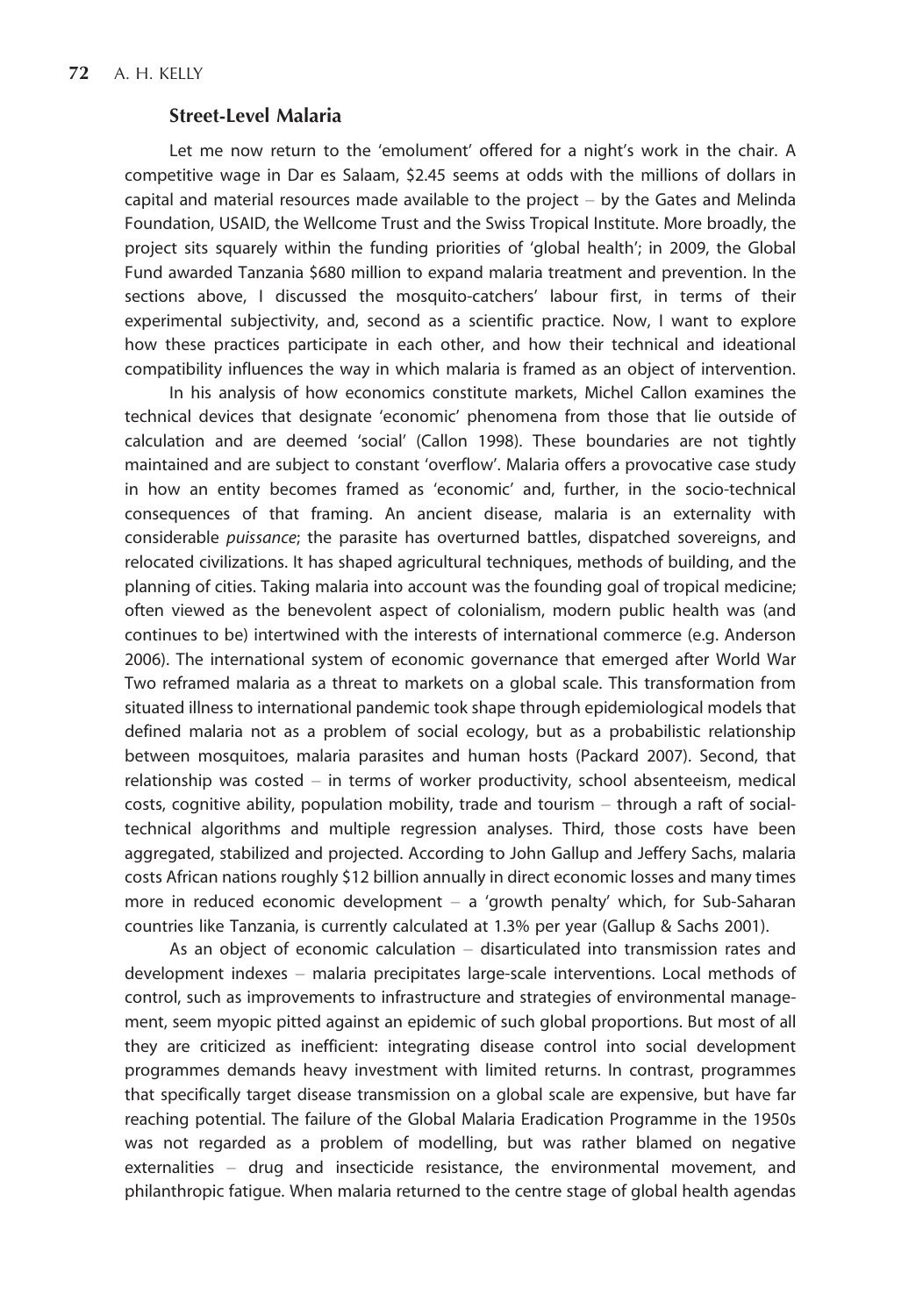in the late 1990s, the strategy was to anticipate and neutralize these problems with the breadth of technological innovation and the sheer size of investment.

With the support of the Bill and Melinda Gates Foundation, international funding of malaria research and control interventions has quadrupled over the last few years  $-$  from \$249 million in 2004 to \$1.1 billion in 2008 (McCoy et al. 2009). The competing costs incurred by the disease and by its control, again, suggest that obliterating the pathogen is the only way to clear the balance sheet. Anything short of global eradication is a bad decision, for it means, to quote Melinda Gates, 'that we will keep bearing forever the human costs of malaria, even as we keep paying forever the financial costs of trying to treat and control it' (Melinda Gates, Malaria Forum, October 2007).

Funds bring with them their own calculative devices  $-$  performance indicators, accountability measures and systems of audit (Strathern 2002). The question, then, is how the work of the HLC renders malaria legible within these forms of valuation. To answer this question, we need to situate the UMCP within the technical trajectory of the disease as it has evolved in Tanzania and more specifically, Dar es Salaam. The city has a long history of malaria control, which sets it apart as a venue for intervention and, experimentation. Malaria has been a persistent feature of its urban landscape since the German colonial authorities introduced planning schemes to separate malaria-endemic native bodies from susceptible white ones. Under the direction of Robert Koch, the city became the site of the most extensive quinine treatment programme in colonial Africa. Following World War One, the British, introduced strict legal sanctions for the destruction of ponds and other sources of stagnant water, and, through the deployment of the Royal Army Medical Corps, carried out a wide range of vector-control strategies, including comprehensive drainage work, stream straightening, livestock surveillance, and eventually, larvicidal aerial spraying (Castro et al. 2004).

During independence, malaria control provided an arena for the extension of the newly established state (Gerrets 2010). Nyerere's theoretical and political starting point was the link between economic inequality and disease. His plan for Tanzania's development, outlined in the Arusha Declaration (1967), hinged upon restructuring the health sector on the basis of socialism and self-reliance (Marsland 2006). Inspired by China's barefoot doctor programme, Nyerere created a network of rural centres, and ultimately relocated the rural population to facilitate access (Hsu 2007). Urban malaria control was successfully integrated into the general health services, owing in large part to the participatory mechanisms Nyerere put in place to decentralize health care. In 1971, the WHO East Africa Aedes Research Unit experimented with an integrated vector control programme in collaboration with the Dar es Salaam City Council. By 1973, the transmission rate of Dar es Salaam reached its lowest point in a century, ironically just at the moment when Tanzania's deepening economic crisis made environmental management programme economically unfeasible.

Through the 1980s, Dar es Salaam's experience mirrors that of Sub-Saharan Africa. As a result of the pressures of the IMF, spending on health was cut in half and pharmaceutical treatment became the sole anti-malaria intervention. Malaria parasites became drugresistant and the density of Anopheles mosquitoes soared. In 1988, the city once again became the site of intervention, when the Government of Japan, interested in expanding its development aid portfolio, selected Tanzania as its key recipient and launched an integrated urban malaria control programme with an emphasis on mosquito surveillance. Over the course of eight years, the Japan International Cooperation Agency (JICA) donated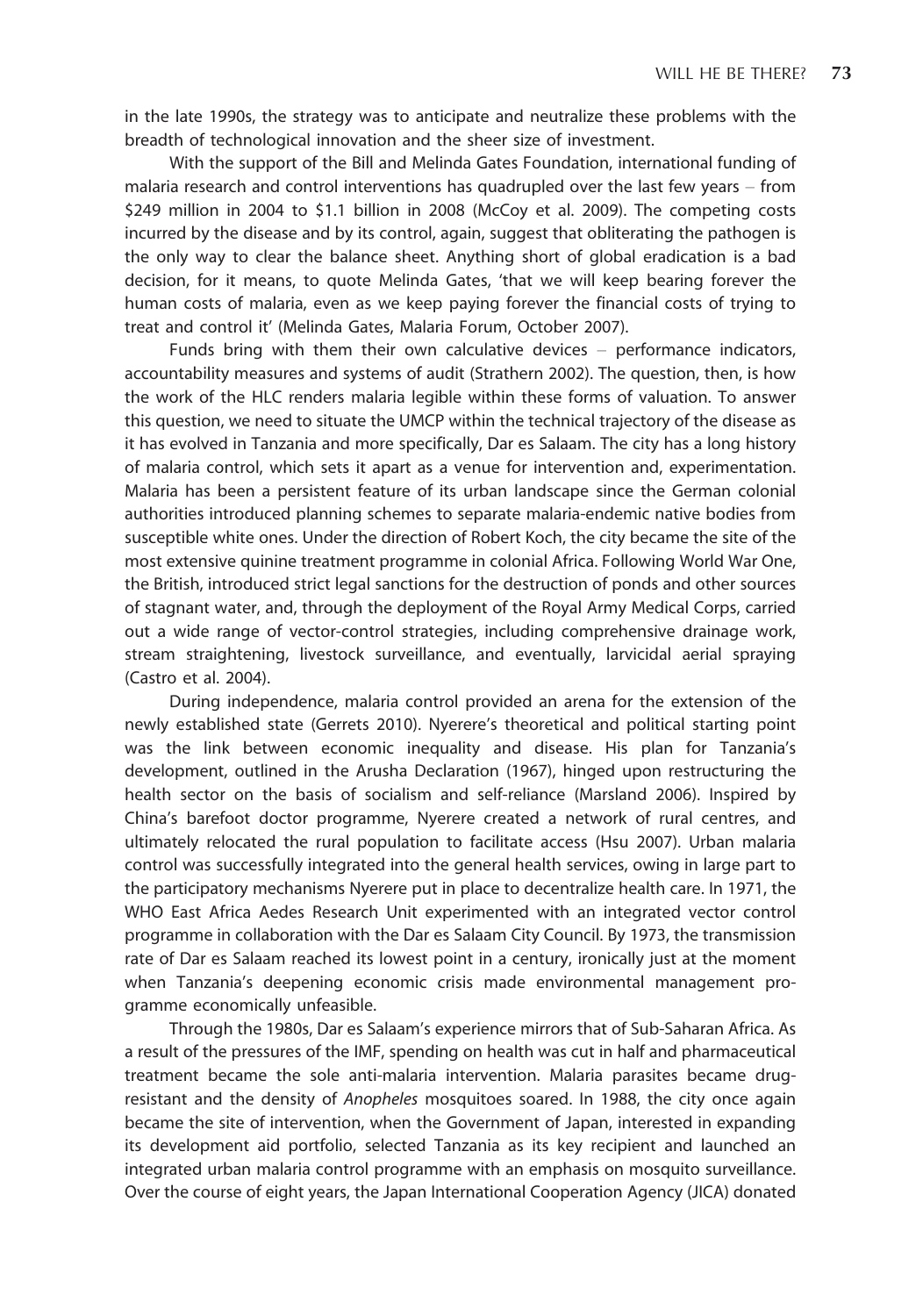resources, equipment and technical expertise amounting to roughly \$21 million US dollars. Despite its success in rehabilitating drainage infrastructure, the programme never became sustainable. In an interview with one of the municipal directors, she attributed this failure to the architecture of the intervention. In accordance with Japanese Government policy, Japanese expert advisors rotated every two years, advising Tanzanian partners on the techniques of vector control, but neglecting its more managerial aspects such as data collection and analysis.<sup>5</sup>

By the time malaria had made its reappearance on the global health stage, it was already highly visible in Dar es Salaam. Though not sustainable as a programme in vector control, Japan's intervention had produced a detailed cartographic profile of the disease. Routine remote sensory images and aerial stereoscopic maps documented the city's ecology and epidemiology, already described by records dating back almost a century. In addition to its textual depth, Dar es Salaam's infrastructural and political landscapes  $-$  not to mention mosquito populations had been profoundly shaped by repeated efforts at malaria control. Further, the prospect that by 2030 more than half of the Sub-Saharan African population will live in cities suggests a need for more malaria research conducted in urban settings. Dar es Salaam provided an ideal unit of analysis, a-ready-made 'truthspot' scalable to cities across the tropics (Gieyrn 2006).

The history of malaria research in Dar es Salaam and its metropolitan trajectory provided the key selling points for the project's principal investigator, an ecological biologist deeply committed to an integrated-approach to vector control. He managed to secure pilot-funds from the Bill and Melinda Gates Foundation  $-$  though the invention he led did not match the Foundation's innovation-focused profile. That support was, however, limited to one year, after which the programme's existence would depend on further ad hoc funding. Because larval control can take years to show an impact on transmission, sustainability was not only a long-term goal for the programme, but also a condition to demonstrate its effects. Thus, though the efficacy of  $Bti$  provided the justification for the study, its protocol emphasized the operational feasibility of implementing a large-scale, community-led larval control programme.

Ultimately what was on trial, then, was a system of management. But while potentially cost-effective, integrating the project into pre-existing municipal structures required a complex system of surveillance stretching across distinct spatial and administrative scales. For instance, CORPs responsible for the application of larvicide and those performing HLCs reported to separate Ward Supervisors, who provided weekly summaries of these reports to the Municipal Mosquito Control Coordinator (MMCC). Every month, the MMCC sent the aggregated forms with action notes to the City Mosquito Control Coordinator (CMCC). The CMCC, in turn, produced a written narrative of the programme's progress for the City Mosquito Surveillance Officers (CMSO). The importance of paper work to the surveillance system cannot be underestimated. Collection forms, Excel spreadsheets, data reports, and written feedback link the administrative layers of the hierarchy, formalise action plans and allow for an unambiguous assessment of performance (Riles 2006). This layered system of annotated exchange also extended the temporality of the research from project to programme:

Overall, the vector surveillance and management systems developed in Dar es Salaam allow timely collection, interpretation and reaction to field-collected entomologic data with reaction times at ward, municipal and city levels ... Vector density patterns were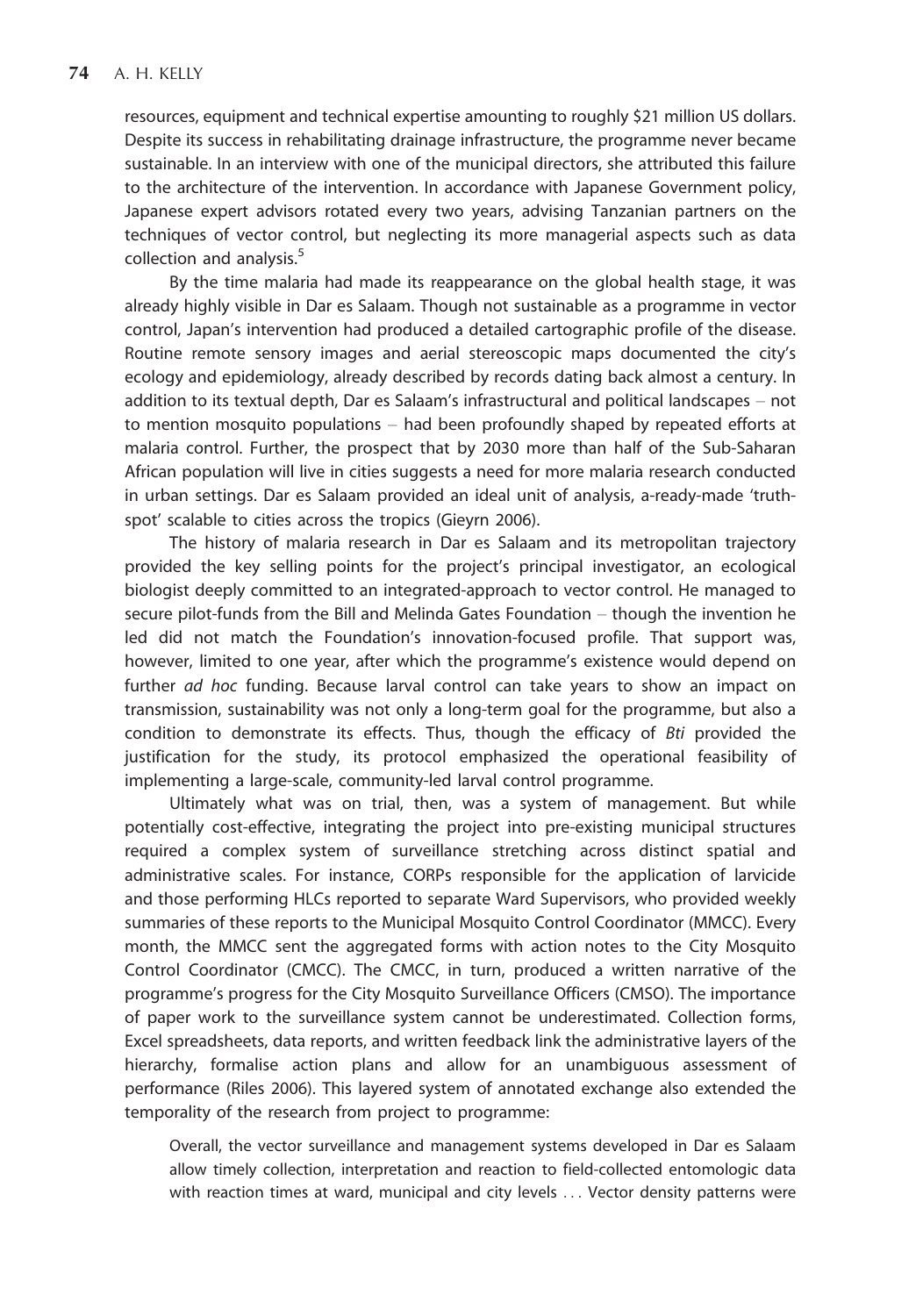drafted into manuscript format figures within three weeks of their collection through these standard low-technology procedures, therefore serving as an instant monitoring and teaching tool. (Filinger et al. 2008, p. 13)

The UMCP thus became a combination of operational programme, research project and training platform. As part of the infrastructure for malaria control, the HLC's value is calibrated not to the facts the project produced, but to its future. Between the research project and the system of public health management malaria appears both as an economic and sociopolitical entity  $-$  an obstacle to development and its vehicle. Three years into the UMCP the operational costs and the mosquito density have dropped dramatically, malaria transmission rates are down. The National Malaria Control Programme has now set itself the target of establishing similar programmes in five Tanzanian cities by 2013, but the country lacks the necessary financial resources to do so. Meanwhile, the CORPs have been allocated full time to the programme. The hope is that further funds will become available as the dream of eradication fades and the need to develop new ways to control malaria comes into sharper focus.

So what version of malaria does the work of the HLC produce? Processes of economization render unruly entities subject to management and subject to control (CalIskan & Callon 2009). As an economic object, malaria is detached from its political histories and ecological specificities and costed as a parasitological exchange. What is striking about the HLC is that it reconnects the economics of malaria to its administrative practice  $-$  the mosquitoes he enumerates entangle the parasite in urban planning, in infrastructure, in community relations, and in local politics. Immobilized in his chair, the HLC enables other things to move  $-$  the population of mosquitoes, men and parasites, the contours of the urban landscape. These circulations are rendered visible but not static; the presence of the mosquito catcher enables an elastic response to the adaptability of the vector. Mosquitoes change their behaviour in response to human environments and public health interventions; each time the *Bti* is applied the dynamics of that parasitological exchange between men and mosquito and the landscape of infection is subtly adjusted. Dar's populations come into view as they move from homes to the streets. The situated, persistent work of the HLC also mediates the flow of knowledge between ecologists, volunteers and communities; an ancillary epistemic exchange that runs through the production of facts. In short, his work sediments scientific practice: his collection transforms city streets into project evaluations, experimental techniques into tools of control.

#### Conclusion: Place and the Project

This paper has explored the distinct orders of value involved in and generated by the HLC. I tried to locate the act of being-bait both in the economy of Tanzanian society and within the relevant protocols of scientific research. I have also suggested how the stationary volunteers of this malaria control project affected the direction and meaning of the experiment. Rendering Dar es Salaam visible for intervention demands civic commitment. The administrative intimacy of the experiment yields a productive overflow  $-$  as a pedagogic instrument, a catalyst of community action, and a rationale for urban planning. Finally, I have suggested that the extensibility of the project  $-$  its capacity for growth through use  $-$  opens a space for politics in global health research (Miyasaki 2004).<sup>6</sup> In the words of Hassan Mshinda, the head of Tanzania's Commission for Science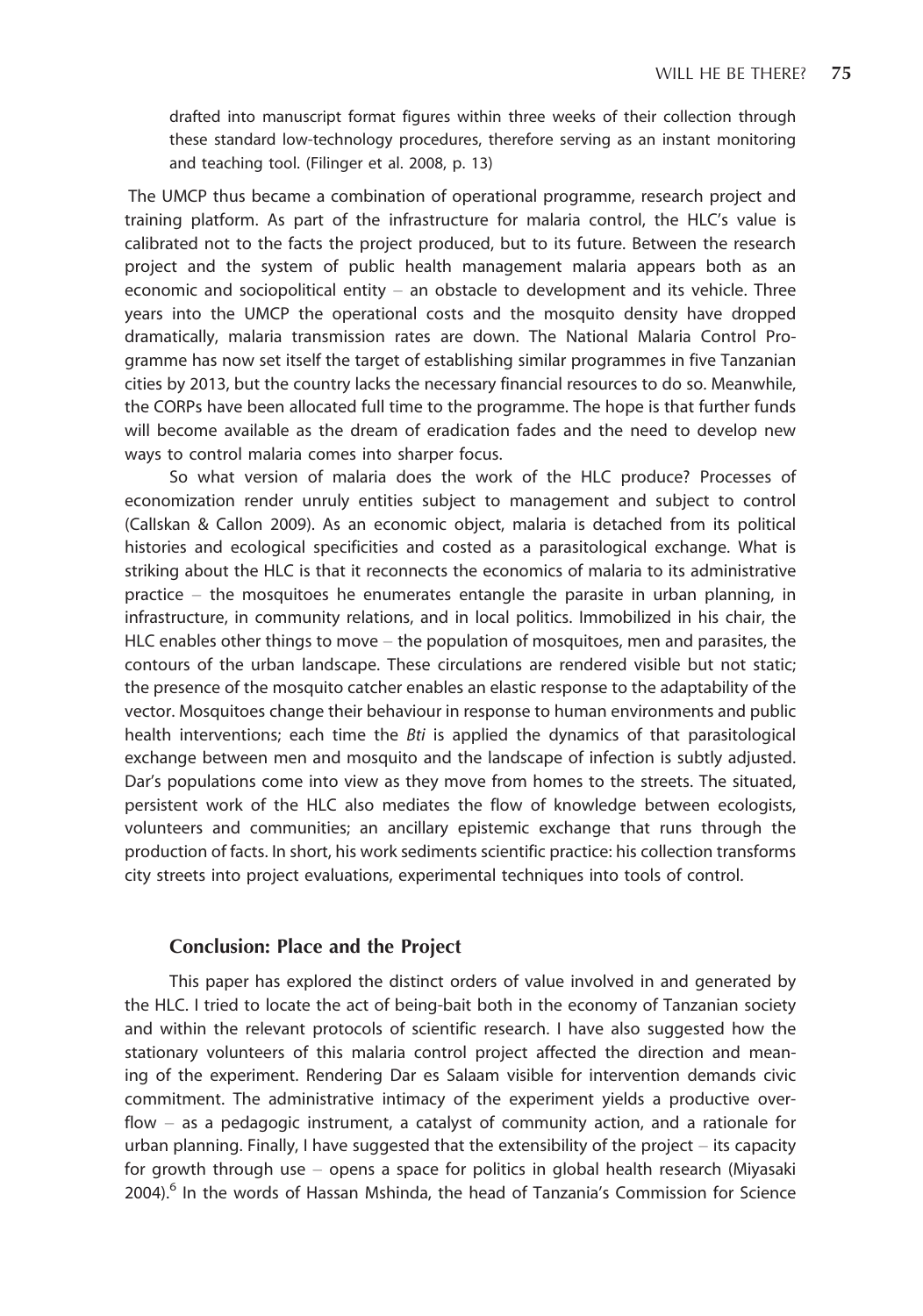and Technology: 'Unlike cutting-edge molecular biology, semi-field ecological studies and open-field research can be undertaken in any African setting, and constitute an immediate opportunity for malaria-afflicted nations to regain their roles as stakeholders, decisionmakers, and eventual owners of this technology' (Mshinda et al. 2004).

Though they form a central part of malaria control in Dar es Salaam, environmental strategies have for the most part been committed to the dustbin of pre-World War Two history (WHO 2008, p. 9). Today, methods that entail this sort of logistical complexity and are bound to specific institutional and geographical topographies run counter to the dominant economic rationale of malaria control, and to the ideological underpinnings of global health. The emphasis of Euro-American policy on emerging diseases has shifted public health from a problem of population management to one of surveillance  $-$  in the interests of establishing networks of information exchange, projects circumvent sovereign states, pursuing partnerships between non-governmental organizations, charities and private industry (King 2002). The universalizing project of global health resonates with the epistemic imperatives of science. Indeed, we are accustomed to thinking of scientific significance as a feature of its mobility; reliable knowledge is that proved to hold true regardless of time or place (Latour 1983). The dislocation of science from national institutions amplifies the itinerant character of knowledge production.

Boltanski and Chiapello (2005) identify 'the project' as the archetype of the new spirit of capital - a social order and economic practice that privileges flexible, mobile and temporary forms of labour.<sup>7</sup> In contrast to the top-down hierarchical organizations associated with industry, projects render capital fluid. Assembling disparate groups of people for short periods of intense connection, these 'pockets of accumulation' operate as an encounter. The logic of the encounter is that 'not being integrated once and for all into an institution or environment, it presents itself as an action to be formed, not as something that it is already there' (Boltanski & Chiapello, p. 110). The links made through projects are continually suppressed to pursue other forms of connection made available in the 'networked' world. Those unable to join and profit from the shifting array of projects are excluded from the flows of capital. Boltanski and Chiapello critique the normative imperative of mobility and its ideological associations with liberation. Immobility, they argue, serves a critical but often hidden function of cultivating social links  $-$  the values  $$ upon which capital relies but is incapable of producing. Only if some stay put, can others move.

The value of the HLC lies in its peculiar balance of circulation and emplacement. Despite its collaborative potential, within the 'global public' health landscape, the UMCP was a discrete project within the global public health landscape, funded by international donors and limited in time. Yet the presence of the mosquito catcher, night after night, embeds the resources of international science into the administrative practices of the municipality. He provides a platform to integrate and entangle mobile resources into fixed, stable institutions (Kelly et al. 2010). His immobility provides the possibility for future movement. His is a precarious position  $-$  in the sense of being financially insecure and physically dangerous, but also one 'offering potential for new subjectivities, new socialities and a new kind of politics' (Gill & Pratt 2008, p. 3). The capacity of the HLC to be there produces value by forming connections between the world as an object of description and the capacities of those who inhabit it. That epistemic intimacy takes considerable commitment. Once a week, at six in the evening, he will find his way to one of the four sampling locations in his neighbourhood, roll up his pants, and wait.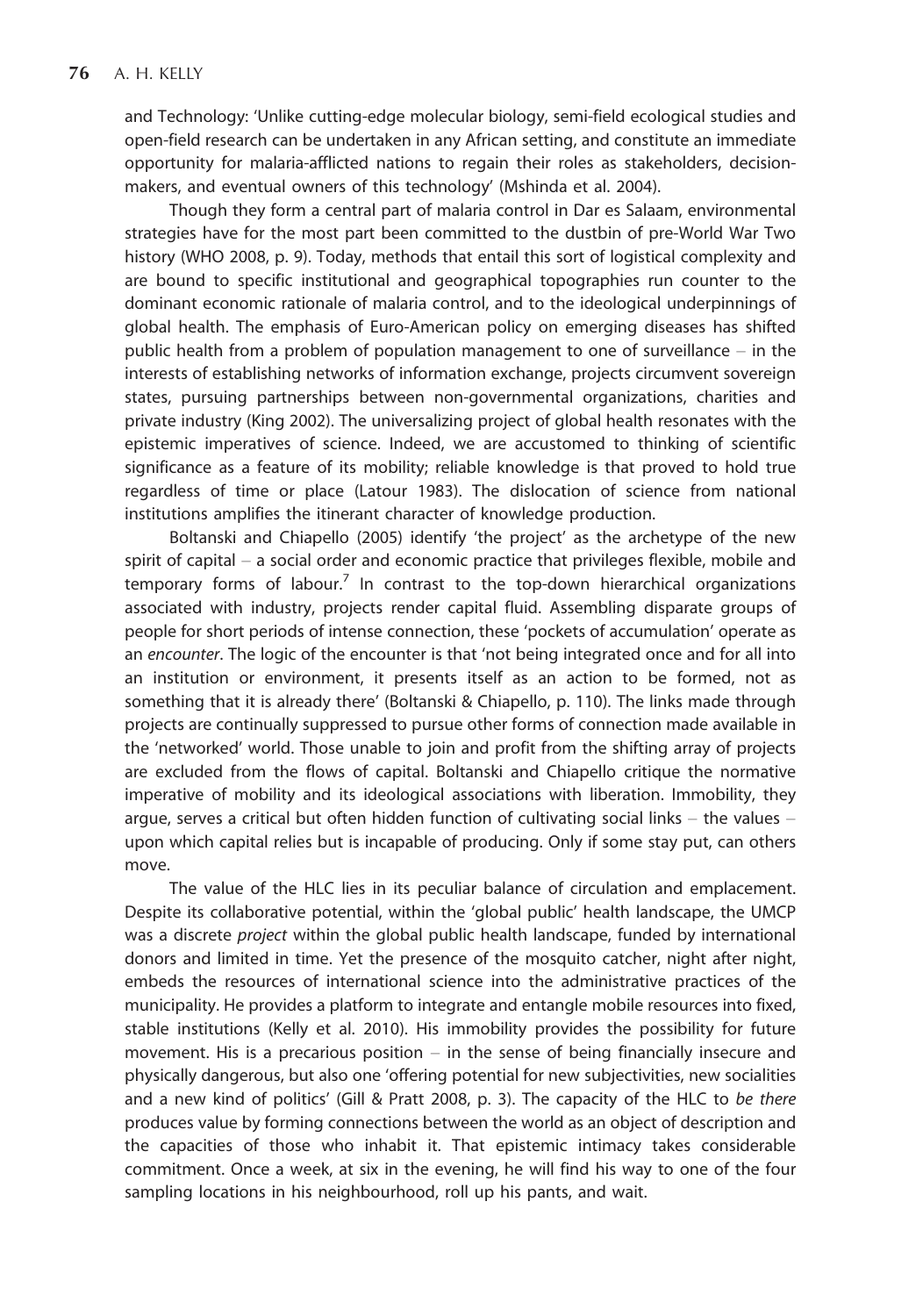## ACKNOWLEDGEMENTS

My first thanks go to the CORPs, Gerry Killeen, Prosper Chaki, and the public health entomology team working with the IHI in Dar es Salaam. This article benefited greatly from the keen insight and generous attention of the blind reviewers and Tony Bennett. For their close reading, I would also like to thank Javier Lezaun, Wenzel Geissler and John Manton. The research from which this paper draws was conducted with a Wellcome Trust Bioethics Grant grant (#2173) and written during a fellowship at the Brocher Foundation.

# **NOTES**

- 1. When it began, the UMCP area only covered 4% of the overall city region. However, those areas were the most highly urbanized, home to at least a quarter of the population.
- 2. Rajan's reading of the experimental subject follows Marx's understanding of prostitution, which he regarded as 'only a specific expression of the general prostitution of the labourer' (Marx 1964, p. 133n).
- 3. The literal meaning of ujamaa is family-hood. For Nyerere, its use meant that 'for us socialism involves building on the foundation of our past, and building also to our own design ... by emphasizing certain characteristics of our traditional organization, and extending them so they can embrace the possibilities of modern technology' (Nyerere [1967] 2002, p. 133).
- 4. As a symbolic gesture of shared purpose, he moved the government from Dar es Salaam to Dodoma, a less cosmopolitan, but more appropriately 'African', town for the nation's capital.
- 5. This organizational structure did not sit well with Tanzanians' sense of autonomy, an ethos which had attracted Japan to Tanzania in the first place (Ampiah 1996).
- 6. In information technology, extensibility refers to software programmes that can extend the system's capacity through use. Hirokari Myazaki ethnographically elaborates the term in reference to the relationship between hope and knowledge he sees at work in indigenous Fijian gift-giving (2005). Miyazaki focuses on the temporal scheme of giving and how the expectation of reciprocity becomes an engine of social life; here, too, I want to argue that the value of the programme is linked to future civic capacity.
- 7. Boltansky and Chiapello contrast the ideology of the project to the inspirational, domestic, reputational, civic and commercial justifications of capitalism. These explanatory frameworks  $-$  which they describe as 'cities'  $-$  link forms of accumulation with normative conceptions of the social order (pp.  $23-25$ ).

## **REFERENCES**

- ANDERSON, W. (2006) Colonial Pathologies: American Tropical Medicine, Race, and Hygiene in the Philippines, Duke University Press, Durham, NC, London.
- AMPIAH, K. (1996) 'Japanese aid to Tanzania: a study of the political marketing of Japan in Africa', African Affairs, vol. 95, no. 378, pp. 107-124.
- BEINART, W., BROWN, K. & GILFOYLE, D. (2009) 'Experts and expertise in colonial Africa reconsidered: science and the interpenetration of knowledge', African Affairs, vol. 108, no. 432, pp. 413-433.

BOLTANSKI, L. & CHIAPELLO, E. (2006) New Spirit of Capitalism, Verso, London.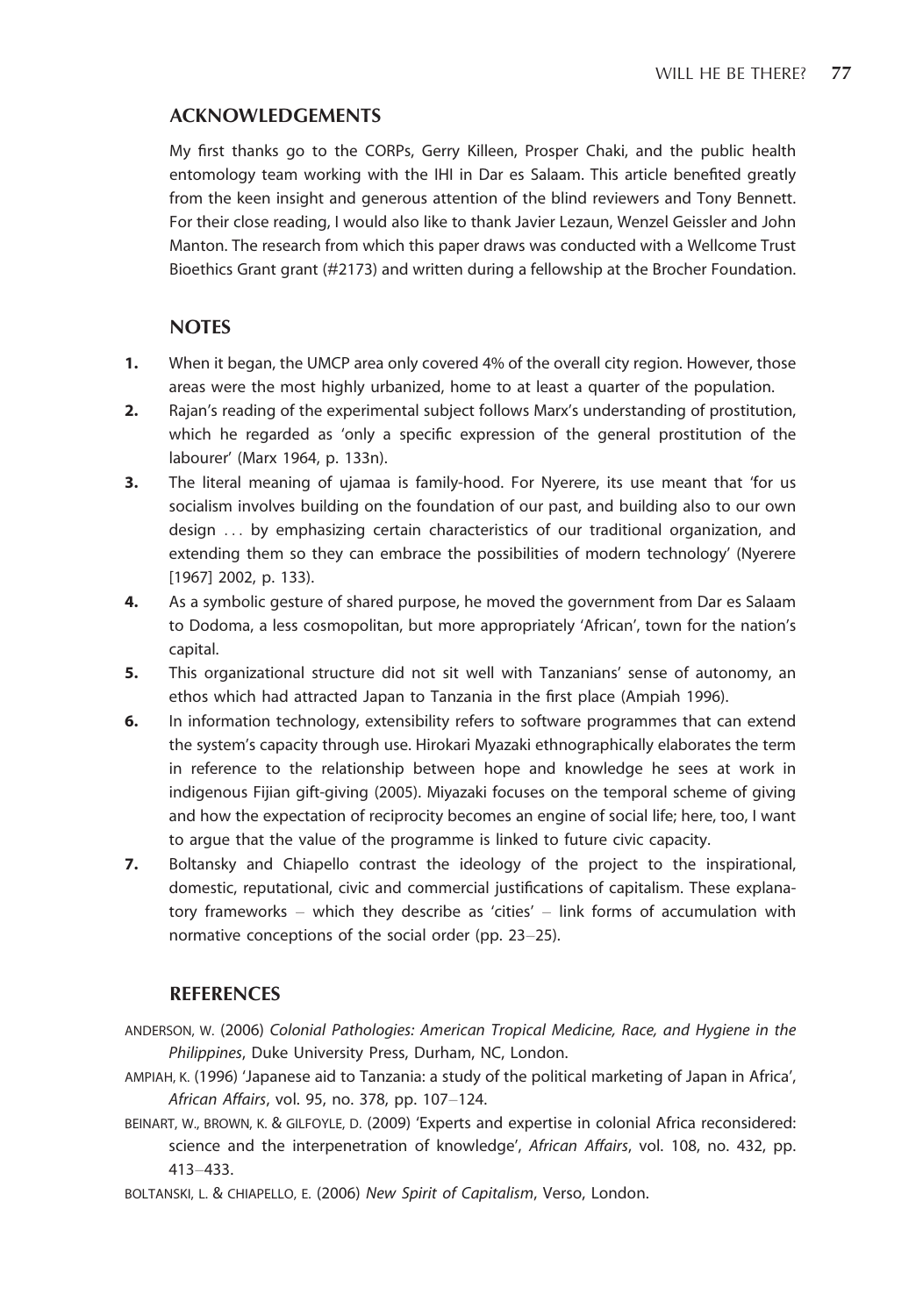- CALISKAN, K. & CALLON, M. (2009) 'Economization, part 1: shifting attention from the economy towards processes of economization', Economy and Society, vol. 38, no. 3, pp. 369–398. CALLON, M. (ED) (1998) The Laws of the Markets, Blackwell, Oxford.
- CASTRO, M. C., YAMAGATA, Y., MTASIWA, D., TANNER, M., UTZINGER, J., KEISER, J. & SINGER, B. H. (2004) 'Integrated urban malaria control: a case study in Dar es Salaam, Tanzania', The American Journal of Tropical Medicine and Hygiene, vol. 71 (2 Suppl), pp. 103-117.
- CHAKI, P., GOVELLA, N., SHOO, B., ABDULLAH, H., TANNER, M., FILLINGER, U. & KILLEEN, G. (2009) 'Achieving high coverage of larval-stage mosquito surveillance: challenges for a community-based mosquito control programme in urban Dar es Salaam, Tanzania', Malaria Journal, vol. 8 no. 1 pp. 311, DOI: 10.1186/1475-2875-8-311.
- DONGUS, S., NYKIA, D., KANNADY, K., MTASIWA, D., MSHINDA, H., FILLINGER, U., DRESCHER, A. W., TANNER, M., CASTRO, M. C. & KILLEEN, G. F. (2007) 'Participatory mapping of target areas to enable operational larval source management to suppress malaria vector mosquitoes in Dar es Salaam, Tanzania', International Journal of Health Geographics, Biomed Central, vol. 6, no. 37, DOI: 10.1186/1476-072X-6-37.
- FILLINGER, U., KANNADY, K., WILLIAM, G., VANEK, M. J., DONGUS, S., NYIKA, D., GEISBÜHLER, Y., CHAKI, P. P., GOVELLA, N. J., MATHENGE, E. M., ET AL. (2008) 'A tool box for operational mosquito larval control: preliminary results and early lessons from the Urban Malaria Control Programme in Dar es Salaam, Tanzania', Malaria Journal, vol. 7, no. 1, pp. 20, DOI: 10.1186/1475-2875- 7-20.
- GALLUP, J. & SACHS, J. (2001) 'The economic burden of malaria', American Journal of Tropical Medicine and Hygiene, vol. 64, nos  $1-2$ , pp. 85-96.
- GATES, M. (2007) Keynote Speech, Malaria Forum, Seattle Washington, 17 October, [Online] Available at: http://www.gatesfoundation.org/speeches-commentry/Pages/melinda-frenchgates-2007-malaria-forum.aspx (12 May 2009).
- GEISSLER, P. W., KELLY, A. H., POOL, R. & IMOUKHUEDE, B. (2008) 'He is now like a brother, I can even give him some blood - relational ethics and material exchanges in a malaria vaccine "trial community" in The Gambia', Social Science and Medicine, vol. 67, no. 5, pp. 698-707.
- GERRETS, R. (2010) Globalizing International Health: The Cultural Politics of 'Partnership' in Tanzanian Malaria Control, PhD Dissertation, New York University.
- GIEYRN, T. (2006) 'City as truth-spot', Social Studies of Science, vol. 36, no. 1, pp. 5-38.
- GILL, R. & PRATT, A. (2008) 'In the social factory? Immaterial labour, precariousness and cultural work', Theory, Culture & Society, vol. 25, nos 7-8, pp. 1-30.
- HSU, E. (2007) 'Zanzibar and its Chinese communities', Population, Space and Place, vol. 13, no. 2, pp. 113-124.
- HUNT, N. R. (1999) A Colonial Lexicon: Of Birth Ritual, Medicalization, and Mobility in the Congo, Duke University Press, Durham, NC.
- KELLY, A. H., MAJAMBERE, S., AMEH, D., LINDSAY, S. & PINDER, M. (2010) '''Like sugar and honey'': the embedded ethics of a larval control project in The Gambia', Social Science & Medicine, vol. 70, no. 12, pp. 1912-1919.
- KING, N. B. (2002) 'Security, disease, commerce: ideologies of postcolonial global health', Social Studies of Science, vol. 32, nos 5-6, pp. 763-789.
- LATOUR, B. (1983) 'Give me a laboratory and I will raise the world', in Science Observed, eds K. D. Knorr Cetina & M. Mulkay, Sage, London, pp. 141-170.
- LEWINSON, A. S. (2007) 'Viewing postcolonial Dar es Salaam, Tanzania through civic spaces: a question of class', African Identities, vol. 5, no. 2, pp. 199-215.